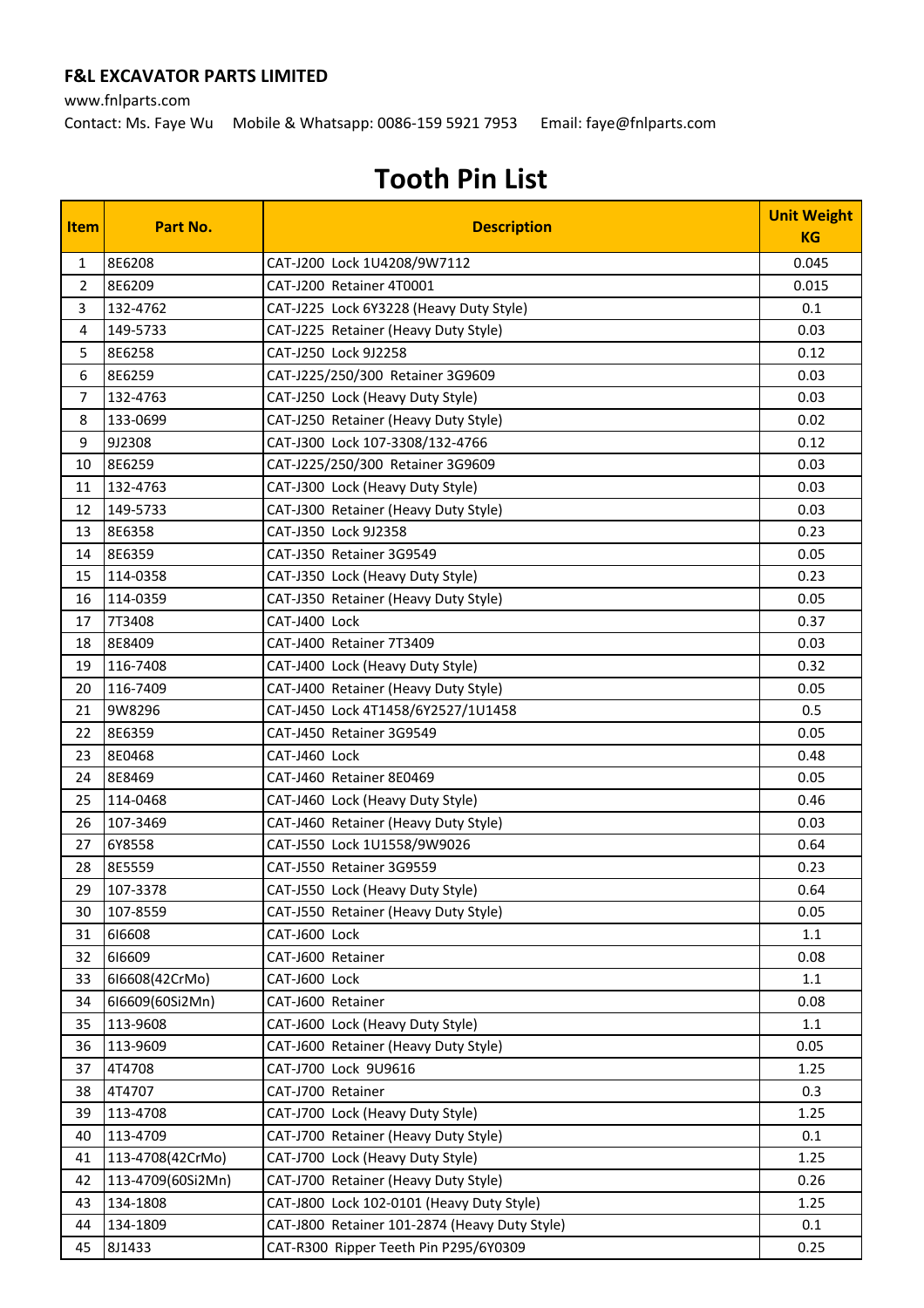www.fnlparts.com

Contact: Ms. Faye Wu Mobile & Whatsapp: 0086-159 5921 7953 Email: faye@fnlparts.com

| <b>Item</b> | Part No.             | <b>Description</b>                                                                                  | <b>Unit Weight</b><br><b>KG</b> |
|-------------|----------------------|-----------------------------------------------------------------------------------------------------|---------------------------------|
| 46          | 9W2668               | CAT-R300 Ripper Teeth lock 1368308/9J6583                                                           | 0.23                            |
| 47          | 1U2405               | CAT-R300 Ripper Teeth Retainer 3G9459                                                               | 0.05                            |
| 48          | 4K0043               | CAT-R300 Ripper tooth Vertical Pin 4K6936                                                           | 0.1                             |
| 49          | 4K0041               | CAT-R300 Loader tooth Rubber 4K6936/40034                                                           | 0.05                            |
| 50          | 5K1426               | CAT-R300 Ripper tooth Rubber                                                                        | 0.2                             |
| 51          | 7J9600               | CAT-R350/400/450 Ripper Teeth Pin P385 D85                                                          | 0.45                            |
| 52          | 9W2678               | CAT-R350 Ripper Teeth lock                                                                          | 0.24                            |
| 53          | 1U2405               | CAT-R350 Ripper Teeth Retainer 3G9459                                                               | 0.05                            |
| 54          | 8E6358               | CAT-R350/400 Ripper Teeth Lock                                                                      | 0.23                            |
| 55          | 1U2405               | CAT-R350/400 Ripper Teeth Retainer 3G9459                                                           | 0.05                            |
| 56          | 4K0032               | CAT-R350 Ripper tooth Vertical Pin                                                                  | 0.12                            |
| 57          | 4K0008               | CAT-R350 Loader tooth Rubber                                                                        | 0.07                            |
| 58          | 5K1425               | CAT-R350 Ripper tooth Rubber                                                                        | 0.08                            |
| 59          | 4K0033               | CAT-966 Loader tooth Vertical Pin                                                                   | 0.15                            |
| 60          | 4K0006               | CAT-966 Loader tooth Rubber                                                                         | 0.08                            |
| 61          | 8E4708H              | CAT-994 Loader Sidebar Protector 125-0800/8E3814 Lock                                               | 0.8                             |
| 62          | 4T4707               | CAT-994 Loader Sidebar Protector 125-0800/8E3814 Retainer                                           | 0.3                             |
| 63          | 6J8811               | CAT-R350/400/450 Ripper Teeth Pin Assembly(Lower Protector)                                         | 0.73                            |
| 64          | 4T2479               | CAT-R450 Ripper Teeth Pin Assembly(Tip & Upper Protector) P385 D85                                  | 0.54                            |
| 65          | 6Y3394               | CAT-R450 Ripper Teeth&Protector Lock (Bucket Style)<br>D85                                          | 0.52                            |
| 66          | 8E4743               | CAT-R450 Ripper Teeth&Protector Retainer (Bucket Style)                                             | 0.3                             |
| 67          | 3G0500               | CAT-R500 Ripper Teeth Pin Assembly (102-9062 Pin Assembly) D9                                       | 1.1                             |
| 68          | 6Y3909               | CAT-R500 Ripper Teeth Lock (Bucket Style) D9                                                        | 1.2                             |
| 69          | 4T4707               | CAT-R500 Ripper Teeth Retainer (Bucket Style)                                                       | 0.3                             |
| 70          | 6Y1204               | CAT-R500 Ripper Teeth&Protector Lock (Impact Ripper Style)                                          | 1.1                             |
| 71          | 6Y1202               | CAT-R500 Ripper Teeth&Protector Retainer Assembly (Impact Ripper Style)                             | 0.2                             |
| 72          | 138-6508             | CAT-R500 Ripper Teeth Lock (Heavy Duty Style)=Can use 6Y3909 Lock                                   | 0.3                             |
| 73          | 113-4709             | CAT-R500 Ripper Teeth Retainer Assembly (Heavy Duty Style)                                          | 0.1                             |
| 74          | 9W1821               | CAT-R550 Ripper Teeth Pin Assembly                                                                  | 1.66                            |
| 75          | 8E2229               | CAT-R550 Ripper Teeth Lock (Bucket Style)                                                           | 1.3                             |
| 76          | 8E2230               | CAT-R550 Ripper Teeth Retainer (Bucket Style)                                                       | 0.36                            |
| 77          | 9N4245               | CAT-R550 Ripper Teeth&Protector Lock (Impact Ripper Style)                                          | 1.5                             |
| 78          | 6Y1205<br>134-1809   | CAT-R550 Ripper Teeth&Protector RetainerAssembly (Impact Ripper Style)                              | 0.4                             |
| 79          |                      | CAT-R550 Ripper Teeth Retainer Assembly (Heavy Duty Style)<br>Sidebar Protector 1U0740/112-8996 Pin | 0.1                             |
| 80<br>81    | 133-0738<br>107-8559 | Sidebar Protector 1U0740/112-8996 Retainer Assembly                                                 | 0.67<br>0.05                    |
| 82          | 9J8442               | Sidebar Protector 8J6399 lock                                                                       | 0.21                            |
| 83          | 8E6359               | Sidebar Protector 8J6399 Retainer Assembly                                                          | 0.05                            |
| 84          | 135-9350             | Sidebar Protector 9J9600 Lock                                                                       | 0.23                            |
| 85          | 114-0359             | Sidebar Protector 9J9600 Retainer Assembly                                                          | 0.05                            |
| 86          | 2011238              | CAT DRS 230 Pin                                                                                     | 0.05                            |
| 87          | 2011239              | CAT DRS 230 Retainer                                                                                | 0.02                            |
| 88          | 2K6413               | CAT Ripper Shank 9J6586 Pin                                                                         | 2.2                             |
| 89          | 7K9535               | CAT Tamping Feet 7K-2939 Fastener Pin                                                               | 0.23                            |
| 90          | U11314               | ITR / CAT                                                                                           | 0.03                            |
|             |                      |                                                                                                     |                                 |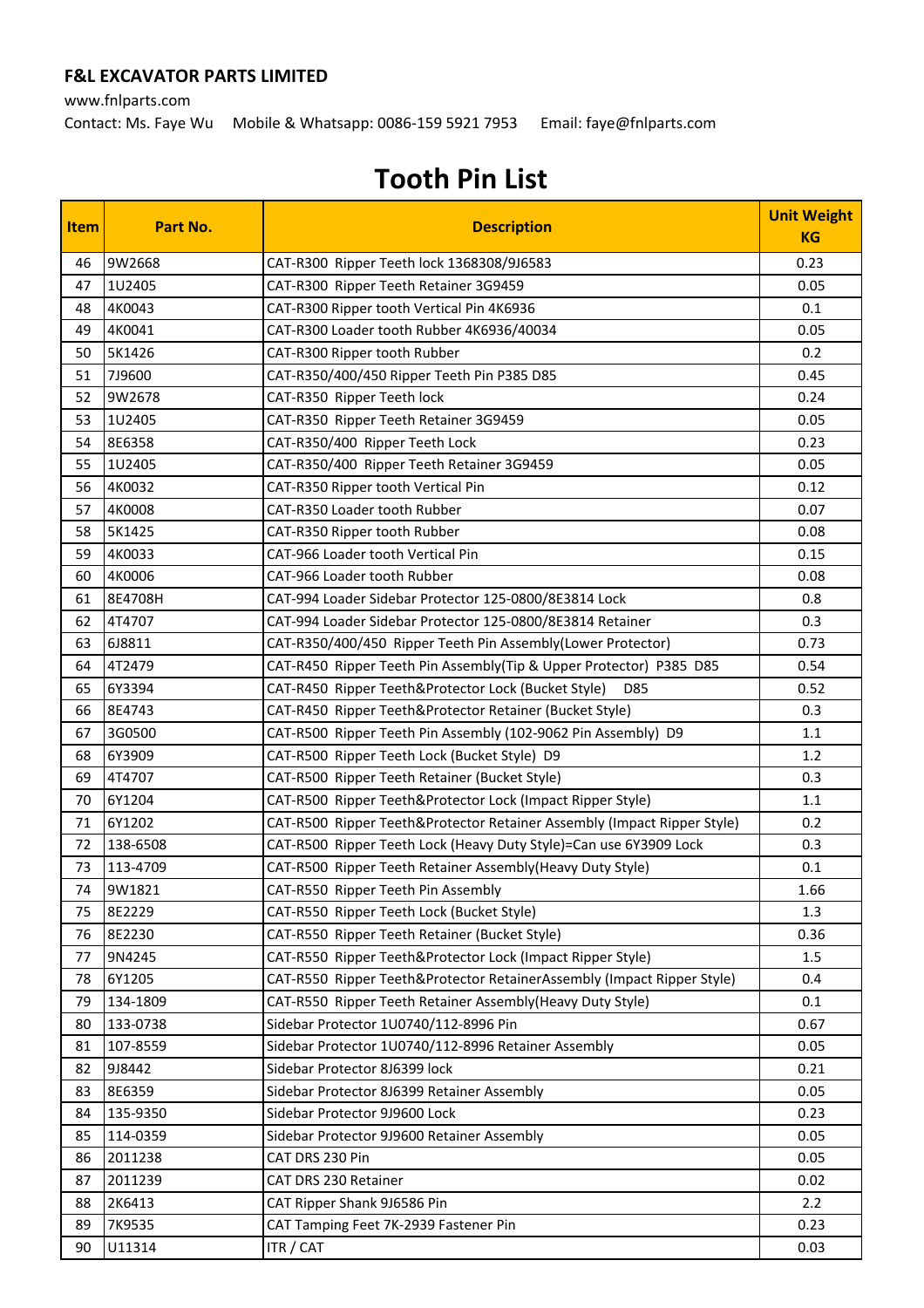#### www.fnlparts.com Contact: Ms. Faye Wu Mobile & Whatsapp: 0086-159 5921 7953 Email: faye@fnlparts.com

| Item           | Part No.                | <b>Description</b>                                        | <b>Unit Weight</b><br><b>KG</b> |  |
|----------------|-------------------------|-----------------------------------------------------------|---------------------------------|--|
| 91             | U12991                  | ITR / CAT                                                 | 0.12                            |  |
| 92             | 1U0739                  | ITR / CAT                                                 | 0.54                            |  |
| 93             | 1U0990                  | ITR / CAT                                                 | 0.52                            |  |
| 94             | U11434                  | ITR / CAT                                                 | 0.48                            |  |
| 95             | U12999                  | ITR / CAT                                                 | 1.1                             |  |
| 96             | U12998                  | ITR / CAT                                                 | 0.36                            |  |
| 97             | U17269                  | ITR / CAT                                                 | 0.3                             |  |
| 98             | U13695                  | ITR / CAT                                                 | 0.38                            |  |
|                | <b>CAT K Series</b>     |                                                           |                                 |  |
| 1              | 220-9090                | CAT-K80/90/100 Series Pin                                 | 0.11                            |  |
| $\overline{2}$ | 286-2110                | <b>CAT-K110 Series New Pin</b>                            | 0.2                             |  |
| 3              | 220-9130                | CAT-K130 Series Pin                                       | 0.32                            |  |
| 4              | 233-7150                | <b>CAT-K150 Series Pin</b>                                | 0.5                             |  |
| 5              | 232-0170                | CAT-K170 Series Pin                                       | 0.74                            |  |
| 6              | 112195                  | Pin                                                       | 0.09                            |  |
| $\overline{7}$ | 112196                  | Retainer                                                  | 0.025                           |  |
| 8              | EM1003                  | Pin                                                       | 0.19                            |  |
| 9              | EM1004                  | Retainer                                                  | 0.08                            |  |
|                | <b>CAT Motor Grader</b> |                                                           |                                 |  |
| 1              | 5K1458                  | CAT Motor Grader 6Y5230/2D5572 Rubber                     | 0.01                            |  |
| $\overline{2}$ | 5K1459                  | CAT Motor Grader 6Y5230/2D5572 Pin                        | 0.31                            |  |
| 3              | PDB31183.2              | CE Pin $$38*182$                                          | 1.6                             |  |
| 4              | KRPA3                   | CE Pin                                                    | 0.74                            |  |
| 5              | KRIA3                   | <b>CE Rubber</b>                                          | 0.06                            |  |
| 6              | RPA1                    | CE Pin                                                    | 0.33                            |  |
| 7              | RPA07                   | CE Pin                                                    | 0.4                             |  |
| 8              | KRIA1                   | <b>CE Rubber</b>                                          | 0.06                            |  |
| 9              | RPA03                   | CE Pin                                                    | 0.07                            |  |
| 10             | RIA03                   | <b>CE Rubber</b>                                          | 0.03                            |  |
| 11             | E744115                 | <b>CE</b>                                                 | 0.32                            |  |
| 12             | E75280-2                | <b>CE</b>                                                 | 0.3                             |  |
|                | <b>KOMATSU Pin</b>      |                                                           |                                 |  |
| 1              | 201-70-00150            | KOMATSU - PC60 Pin 201-70-24150                           | 0.15                            |  |
| $\overline{2}$ | 20X-70-00100            | KOMATSU -PC100/20X-70-14160 Pin 20X-70-14170              | 0.2                             |  |
| 3              | 20X-70-14180            |                                                           | 0.2                             |  |
| 4              | 09244-02489             | KOMATSU - PC120 Pin                                       | 0.35                            |  |
| 5              | 09244-02496             | KOMATSU -PC200 Pin 205-70-19610/205-70-69130              | 0.38                            |  |
| 6              | 09244-02508             | KOMATSU - PC220 Pin 175-78-21740                          | 0.43                            |  |
| $\overline{7}$ | 09244-02516             | KOMATSU - PC300 Pin 175-78-21810                          | 0.48                            |  |
| 8              | 09244-03036             | KOMATSU -PC400 Pin 198-79-11320/A03-78-11730/426-847-1130 | 0.8                             |  |
| 9              | 209-70-54240            | KOMATSU -PC650 Pin                                        | 1.35                            |  |
| 10             | 21N-72-14330            | KOMATSU - PC1200 Pin 21N-70-00060                         | 1.7                             |  |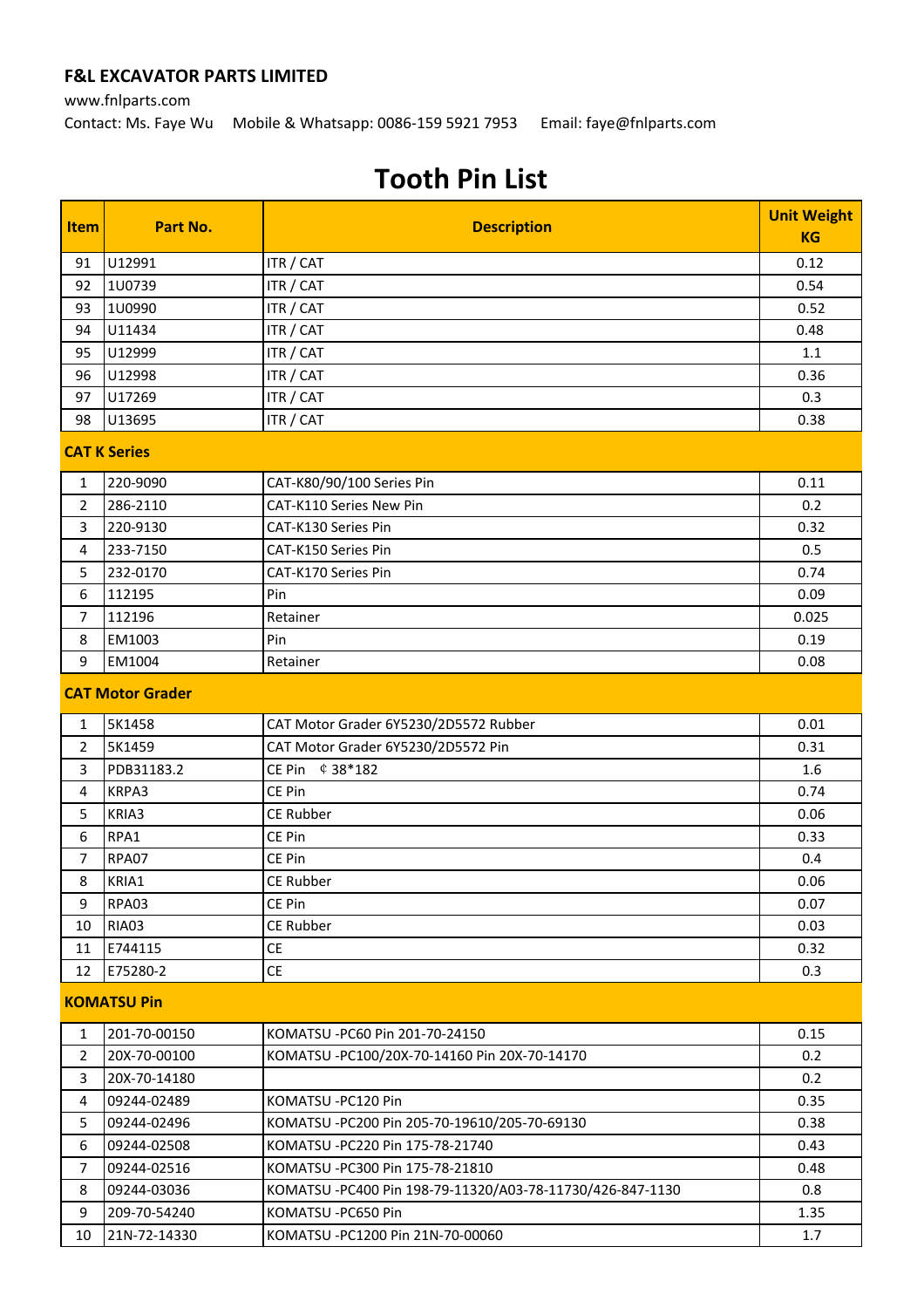www.fnlparts.com

Contact: Ms. Faye Wu Mobile & Whatsapp: 0086-159 5921 7953 Email: faye@fnlparts.com

| <b>Item</b>    | Part No.                          | <b>Description</b>                         | <b>Unit Weight</b><br><b>KG</b> |
|----------------|-----------------------------------|--------------------------------------------|---------------------------------|
| 11             | 21T-72-74320                      | KOMATSU -PC1600 Pin                        | 3                               |
| 12             | 427-70-13770                      | KOMATSU - WA700 Pin                        | 1.8                             |
| 13             | 427-70-13790                      | KOMATSU - WA800 Pin                        | 2.5                             |
| 14             | 195-78-71360                      | KOMATSU -D375 Pin                          | 0.95                            |
| 15             | 198-78-21410                      | KOMATSU - D475 Pin 198-78-21340            | 0.9                             |
| 16             | 19N-78-11371                      | KOMATSU - D575 Pin 19M-78-11370 D11        | 1.4                             |
|                | <b>KOMATSU K-MAX &amp; XS-MAX</b> |                                            |                                 |
| 1              | <b>KP15</b>                       | KOMATSU k-max 15 size                      | 0.25                            |
| $\overline{2}$ | <b>KP20</b>                       | KOMATSU k-max 20 size                      | 0.32                            |
| 3              | <b>KP25</b>                       | KOMATSU k-max 25 size                      | 0.52                            |
| 4              | <b>KP30</b>                       | KOMATSU k-max 30 size                      | 0.66                            |
| 5              | <b>KP40</b>                       | KOMATSU k-max 40 size                      | 0.78                            |
| 6              | <b>XS40</b>                       | KOMATSU xs-max 40 size                     | 0.85                            |
| 7              | <b>KP50</b>                       | KOMATSU k-max 50 size                      | 0.85                            |
| 8              | <b>XS50</b>                       | KOMATSU xs-max 50 size                     | 0.85                            |
| 9              | <b>KP70</b>                       | KOMATSU k-max 70 size                      | 1.1                             |
| 10             | <b>KP85</b>                       | KOMATSU k-max 85 size                      | 1.5                             |
| 11             | <b>XS85</b>                       | KOMATSU xs-max 85 size                     | 1.5                             |
| 12             | <b>XS115</b>                      | KOMATSU xs-maxx 115 size                   | 2.5                             |
| 13             | XS145                             | KOMATSU xs-max 145 size                    | 3.2                             |
| 14             | XS250                             | KOMATSU xs-max 250 size                    | 5.5                             |
|                | <b>Ultralok tooth system</b>      |                                            |                                 |
| 1              | U20                               | Ultralok Pin 20 Size                       | 0.03                            |
| $\overline{2}$ | U25                               | Ultralok Pin 25 Size                       | 0.04                            |
| 3              | U30                               | Ultralok Pin 30 Size                       | 0.05                            |
| 4              | U35                               | Ultralok Pin 35 Size                       | 0.08                            |
| 5              | U40                               | Ultralok Pin 40 Size                       | 0.12                            |
| 6              | U45                               | Ultralok Pin 45 Size                       | 0.16                            |
| 7              | U55                               | <b>Ultralok Pin 55 Size</b>                | 0.5                             |
| 8              | U60                               | Ultralok Pin 60 Size                       | 0.5                             |
| <b>HENSLEY</b> |                                   |                                            |                                 |
| 1              | K290S                             | HENSLEY-290 size Steel Keeper Standard Pin | 0.14                            |
| 2              | K330S                             | HENSLEY-330 size Steel Keeper Standard Pin | 0.19                            |
| 3              | K370S                             | HENSLEY-370 size Steel Keeper Standard Pin | 0.48                            |
| 4              | K400S                             | HENSLEY-400 size Steel Keeper Standard Pin | 0.52                            |
| 5              | K410K                             | HENSLEY-410 size Steel Keeper Standard Pin | 0.59                            |
| 6              | K450S                             | HENSLEY-450 size Steel Keeper Standard Pin | 0.65                            |
| 7              | K500S                             | HENSLEY-500 size Steel Keeper Standard Pin | 0.88                            |
| 8              | K550S                             | HENSLEY-550 size Steel Keeper Standard Pin | 1.4                             |
| 9              | P156                              | HENSLEY 156 Roll Pin ¢ 10*51               | 0.01                            |
| 10             | P160                              | HENSLEY 160 Roll Pin ¢ 13*76               | 0.02                            |
| 11             | X220                              | HENSLEY 220 Roll Pin ¢ 13*76               | 0.05                            |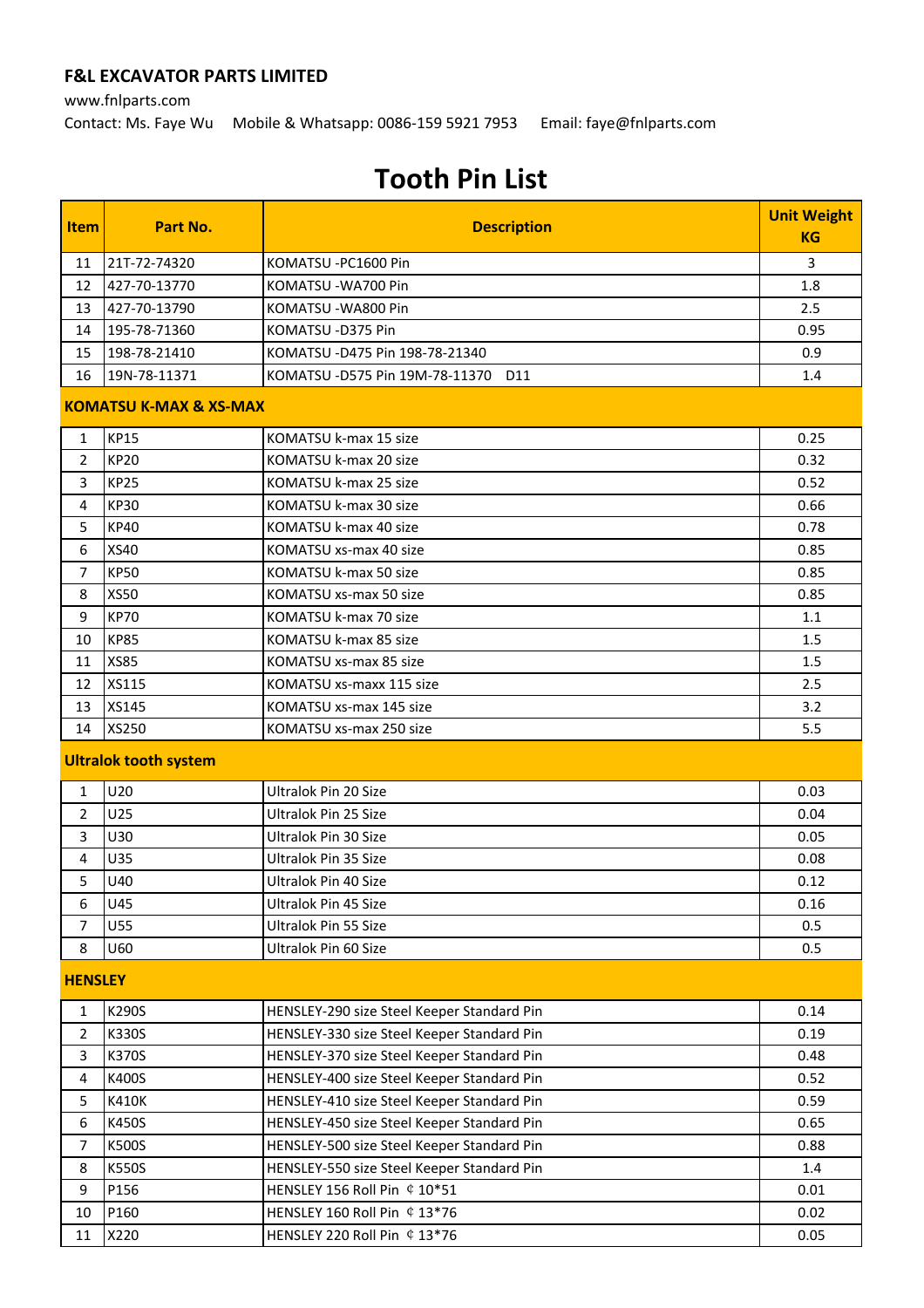www.fnlparts.com

Contact: Ms. Faye Wu Mobile & Whatsapp: 0086-159 5921 7953 Email: faye@fnlparts.com

| Item                | Part No.              | <b>Description</b>                                                          | <b>Unit Weight</b> |
|---------------------|-----------------------|-----------------------------------------------------------------------------|--------------------|
|                     |                       |                                                                             | <b>KG</b>          |
| 12                  | P290                  | HENSLEY 290 Flex Pin(Optional)                                              | 0.2                |
| 13                  | P330                  | HENSLEY 330 Flex Pin(Optional)                                              | 0.38               |
| 14                  | P370                  | HENSLEY 370 Flex Pin(Optional)                                              | 0.42               |
| 15                  | <b>P400HD</b>         | HENSLEY 400 Flex Pin(Optional)                                              | 0.22               |
| 16                  | P410                  | HENSLEY 410 Flex Pin(Optional)                                              | 0.36               |
| 17                  | P450                  | HENSLEY 450 Flex Pin(Optional)                                              | 0.52               |
| 18                  | <b>P475P</b>          | HENSLEY 475 Flex Pin(Optional)                                              | 0.56               |
| 19                  | P500                  | <b>HENSLEY 500 Flex Pin(Optional)</b>                                       | 0.77               |
| 20                  | P290STP               | HENSLEY 290 Salid Rubber Pin                                                | 0.2                |
| 21                  | P330STP               | <b>HENSLEY 330 Salid Rubber Pin</b>                                         | 0.35               |
| 22                  | P370STP               | HENSLEY 370 Salid Rubber Pin                                                | 0.18               |
| 23                  | P400STP               | HENSLEY 400 Salid Rubber Pin                                                | 0.21               |
| 24                  | P410STP               | HENSLEY 410 Salid Rubber Pin                                                | 0.24               |
| 25                  | P450STP               | HENSLEY 450 Salid Rubber Pin                                                | 0.39               |
| <b>DOOSAN</b>       |                       |                                                                             |                    |
| 1                   | 2705-1022             |                                                                             | 0.2                |
| $\overline{2}$      | 2114-1859             | DH130/DX140 Pin 2713-1221<br>DH130/DX140 Retainer 2713-1221                 | 0.08               |
|                     | 2705-1020             |                                                                             |                    |
| 3                   |                       | DH220/DX225/S180 Pin 2713-1217 ( $$20*100$ )                                | 0.23               |
| $\overline{4}$<br>5 | 2114-1848(A)<br>DH220 | DH220/DX225/S180 Retainer 2713-1217 ( $$32*8$ )                             | 0.03               |
| 6                   | <b>DH220</b>          | DH220 Old Style Pin 2713-9041 ( ¢ 19*105)                                   | 0.23<br>0.03       |
| $\overline{7}$      | 2705-1021             | DH220 Old Style Retainer 2713-9041<br>DH300/DX300 Pin 2713-1219 ( ¢ 22*113) | 0.28               |
| 8                   | 2114-1849             | DH300/DX300 Retainer 2713-1219                                              | 0.05               |
| 9                   | DH280                 | DH280 Old Style Pin 2713-9038 ( ¢ 19*118)                                   | 0.28               |
| 10                  | DH280                 | DH280 Old Style Retainer 2713-9038                                          | 0.08               |
| 11                  | 705-00006             | DH360/DX340 Pin 713-00032 ( $$23*130$ )                                     | 0.51               |
| 12                  | 114-00246             | DH360/DX340 Retainer 713-00032                                              | 0.12               |
| 13                  | DH360                 | DH360 Old Style Pin 2713-9044 ( $$23*130$ )                                 | 0.51               |
| 14                  | DH360                 | DH360 Old Style Retainer 2713-9044                                          | 0.12               |
| 15                  | 2705-1034             | DH420/S500 Pin 2713-1236                                                    | 0.69               |
| 16                  | 2114-1931             | DH420/S500 Retainer 2713-1236                                               | 0.14               |
|                     |                       |                                                                             |                    |
| <b>HYUNDAI</b>      |                       |                                                                             |                    |
| 1                   | 66N4-30350            | HYUNDAI 140LC-7(61N4-31310)                                                 | 0.24               |
| $\overline{2}$      | 66N4-11150            | HYUNDAI 140LC-7(61N4-31310)                                                 | 0.04               |
| 3                   | E161-3035             | HYUNDAI 210-(E161-3027)61N6-31310                                           | 0.24               |
| 4                   | 61E5-11150            | HYUNDAI 210-(E161-3027)S411-180002                                          | 0.04               |
| 5                   | E161-3035             | HYUNDAI 225-9(E161-3027)67N6-31310/61Q6-31310                               | 0.32               |
| 6                   | 61E5-11150            | HYUNDAI 225-9(E161-3027)67N6-31310/61Q6-31310                               | 0.08               |
| $\overline{7}$      | E262-5004             | HYUNDAI 290-(E262-3046) HYUNDAI -290-7(61N8-31310)                          | 0.28               |
| 8                   | 61E5-11150            | HYUNDAI 290-(E262-3046) HYUNDAI -290-7(61N8-31310)                          | 0.08               |
| 9                   | 61EH-70105            | HYUNDAI 360-7(61NA-31310)                                                   | 0.5                |
| 10                  | 61EH-11150            | HYUNDAI 360-7(61NA-31310)                                                   | 0.08               |
| 11                  | 61E7-0105             | HYUNDAI 450(61E7-0101)                                                      | 0.5                |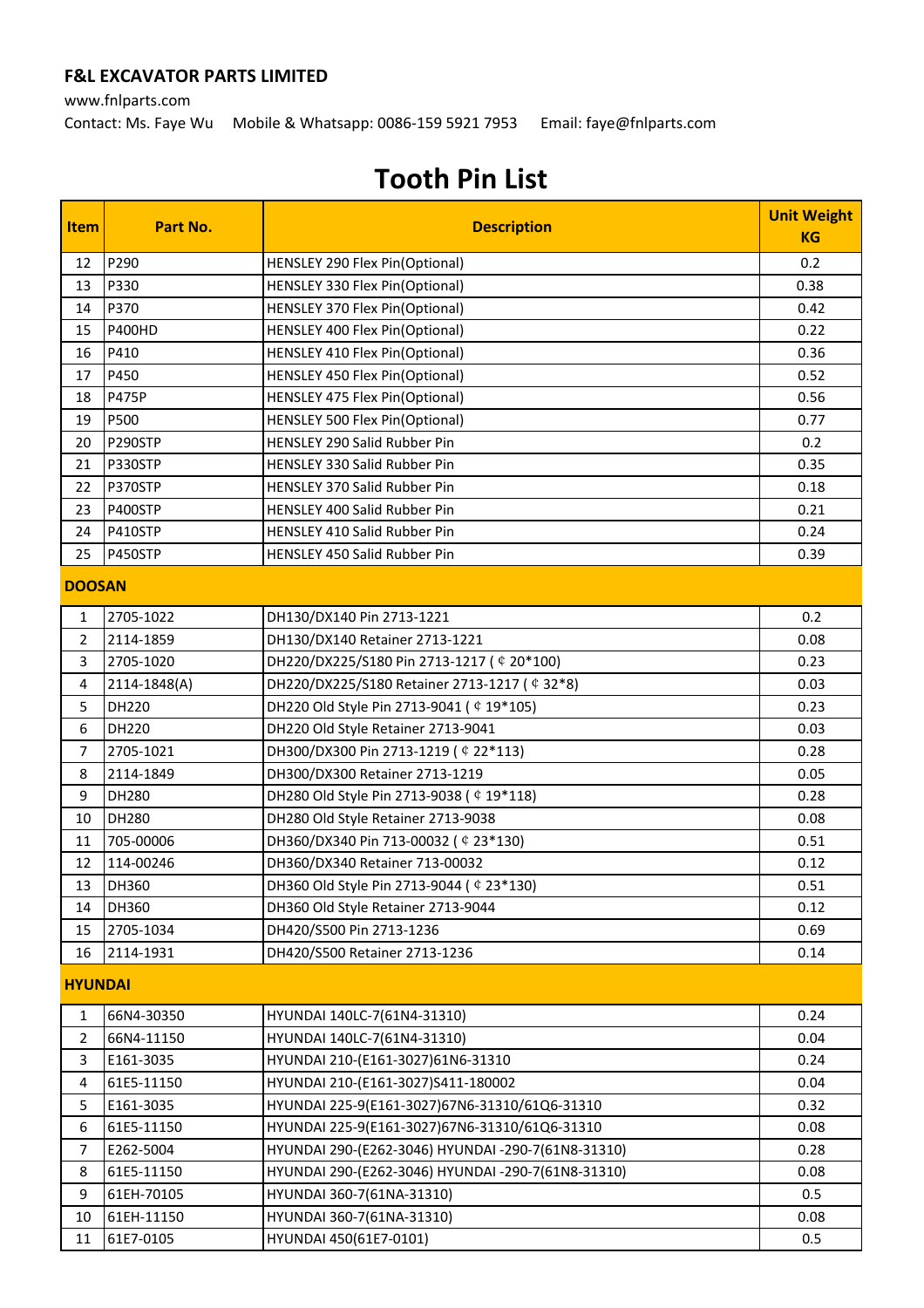www.fnlparts.com

Contact: Ms. Faye Wu Mobile & Whatsapp: 0086-159 5921 7953 Email: faye@fnlparts.com

| <b>Item</b>    | Part No.                            | <b>Description</b>                                                             | <b>Unit Weight</b><br><b>KG</b> |
|----------------|-------------------------------------|--------------------------------------------------------------------------------|---------------------------------|
| 12             | 61EH-11150                          | HYUNDAI 450(61E7-0101)                                                         | 0.08                            |
| 13             | 61E7-04620                          | HYUNDAI 450-7/500(61NB-31310)                                                  | 0.5                             |
| 14             | 61E7-04630                          | HYUNDAI 450-7/500(61NB-31310)                                                  | 0.08                            |
| 15             | 66NB-31340 R500                     | HYUNDAI 500(66NB-31310)                                                        | 0.72                            |
| 16             | 66NB-31350 R500                     | HYUNDAI 500(66NB-31310)                                                        | 0.12                            |
| 17             | 61EQ-30460                          | HYUNDAI 6500(61EQ-30030)                                                       | 0.68                            |
| 18             | 61EQ-30510                          |                                                                                | 0.12                            |
|                | <b>ESCO Conical Teeth Pin</b>       |                                                                                |                                 |
| 1              | <b>18PN</b>                         | ESCO 18S/TL/VIP/WTL Standard Lock                                              | 0.03                            |
| 2              | 18LK                                | ESCO 18S/TL/VIP/WTL Standard Rubber                                            | 0.03                            |
| 3              | 22PN                                | <b>ESCO 22S Standard Lock</b>                                                  | 0.035                           |
| 4              | 22LK                                | <b>ESCO 22S Standard Rubber</b>                                                | 0.05                            |
| 5              | 25-30PN                             | ESCO 25-30S/STD/VIP/R/RDX/T Standard Lock                                      | 0.1                             |
| 6              | 25-30LK                             | ESCO 25-30S/STD/VIP/R/RDX/T Standard Rubber                                    | 0.03                            |
| $\overline{7}$ | 35PN                                | ESCO 35S/P/AP/VIP/R/TVIP/T Standard Rubber                                     | 0.13                            |
| 8              | 40PN                                | ESCO 40S/STD/VIP/R/RDX/T Standard Lock                                         | 0.22                            |
| 9              | 35-40LK                             | ESCO 40S/STD/VIP/R/RDX/T Standard Rubber                                       | 0.03                            |
| 10             | 45PN                                | ESCO 45S/VIP/R/RDX Standard Lock                                               | 0.38                            |
| 11             | 45LK                                | ESCO 45S/VIP/R/RDX Standard Rubber                                             | 0.22                            |
| 12             | <b>50PN</b>                         | ESCO 50S/VIP/R/RDX Standard Lock                                               | 0.5                             |
| 13             | <b>50LK</b>                         | ESCO 50S/VIPL/R/RDX Standard Rubber                                            | 0.22                            |
| 14             | 55PN                                | ESCO 55VIPL/R/RDX Standard Lock                                                | 0.65                            |
| 15             | <b>55LK</b>                         | ESCO 55VIPL/R/RDX Standard Rubber                                              | 0.26                            |
| 16             | 77PN                                | <b>ESCO 77-HBP Standard Lock</b>                                               | 0.8                             |
| 17             | <b>77LK</b>                         | <b>ESCO 77-HBP Standard Rubber</b>                                             | 0.55                            |
| 18             | 18PNR                               | ESCO 18S/TL/VIP/WTL Reinforced Lock                                            | 0.042                           |
| 19             | 18LKR                               | ESCO 18S/TL/VIP/WTL Reinforced Rubber                                          | 0.03                            |
| 20             | 25-30PNR                            | ESCO 25-30S/STD/VIP/R/RDX/T Reinforced Lock                                    | 0.13                            |
| 21             | 25-30LKR                            | ESCO 25-30S/STD/VIP/R/RDX/T Reinforced Rubber                                  | 0.03                            |
| 22<br>23       | 35PNR<br>35-40LKR                   | ESCO 35S/STD/VIP/R/T Reinforced Lock<br>ESCO 35S/STD/VIP/R/T Reinforced Rubber | 0.2<br>0.05                     |
| 24             | 40PNR                               | ESCO 40S/STD/VIP/R/RDX/T Reinforced Lock                                       | 0.22                            |
| 25             | 35-40LKR                            | ESCO 40S/STD/VIP/R/RDX/T Reinforced Rubber                                     | 0.05                            |
| 26             | 45PNR                               | ESCO 45S/VIP/R/RDX Reinforced Lock                                             | 0.38                            |
| 27             | 45LKR                               | ESCO 45S/VIP/R/RDX Reinforced Rubber                                           | 0.03                            |
| 28             | 50PNR                               | ESCO 50S/VIP/R/RDX Reinforced Lock                                             | 0.45                            |
| 29             | 50LKR                               | ESCO 50S/VIPL/R/RDX Reinforced Rubber                                          | 0.33                            |
| 30             | 55PNR                               | ESCO 55VIPL/R/RDX Reinforced Lock                                              | 0.48                            |
| 31             | 55LKR                               | ESCO 55VIPL/R/RDX Reinforced Rubber                                            | 0.33                            |
| 32             | 77PNR                               | ESCO 77-HBP/CLP/CRMHL/CRXX Reinforced Lock                                     | 0.62                            |
| 33             | 77LKR                               | ESCO 77-HBP/CLP/CRMHL/CRXX Reinforced Rubber                                   | 0.46                            |
|                | <b>ESCO Super Conical Teeth Pin</b> |                                                                                |                                 |
|                | 36PN                                |                                                                                |                                 |
| 1              |                                     | ESCO Super Conical Teeth 36-FP/VIP Lock R2PN                                   | 0.42                            |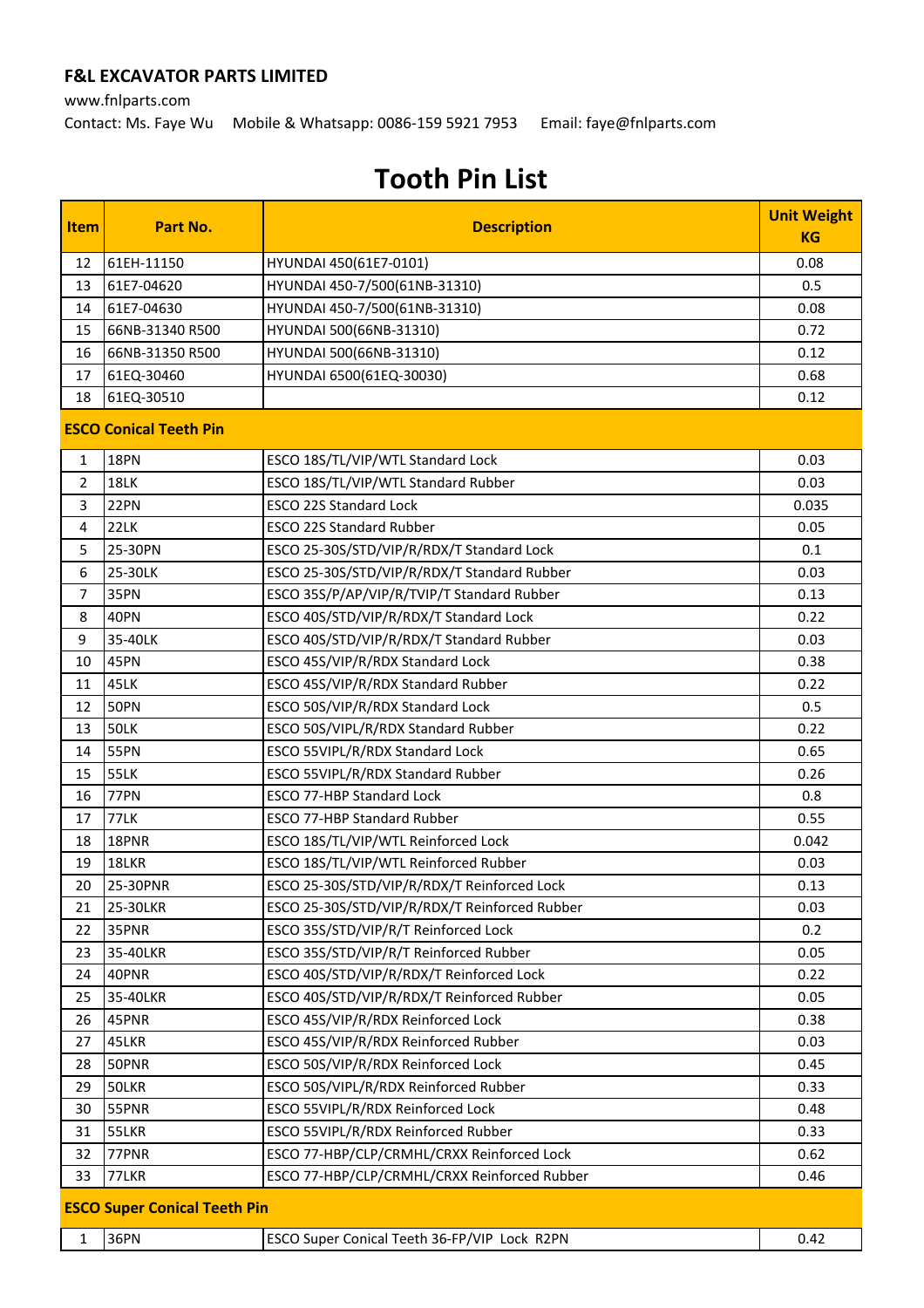www.fnlparts.com

Contact: Ms. Faye Wu Mobile & Whatsapp: 0086-159 5921 7953 Email: faye@fnlparts.com

| <b>Item</b>    | Part No.                        | <b>Description</b>                                  | <b>Unit Weight</b> |
|----------------|---------------------------------|-----------------------------------------------------|--------------------|
|                |                                 |                                                     | <b>KG</b>          |
| 2              | 36LK                            | ESCO Super Conical Teeth 36-FP/VIP Rubber R2LK      | 0.12               |
| 3              | 46PN                            | ESCO Super Conical Teeth 46-FP/VIP Lock             | 0.5                |
| 4              | 46LK                            | ESCO Super Conical Teeth 46-FP/VIPRubber            | 0.14               |
| 5              | <b>56PN</b>                     | ESCO Super Conical Teeth 56-FP/RDX/VIP Lock         | 0.55               |
| 6              | <b>56LK</b>                     | ESCO Super Conical Teeth 56-FP/RDX/VIP Rubber       | 0.2                |
| $\overline{7}$ | 66PN                            | ESCO Super Conical Teeth 66-FP/LP/R/RDX/VIP Lock    | 0.6                |
| 8              | <b>66LK</b>                     | ESCO Super Conical Teeth 66-FP/LP/R/RDX/VIP Rubber  | 0.23               |
| 9              | <b>76PN</b>                     | ESCO Super Conical Teeth 76-FP/LP/R/RDX/VIP Lock    | 0.7                |
| 10             | <b>76LK</b>                     | ESCO Super Conical Teeth 76-FP/LP/R/RDX/VIP Rubber  | 0.28               |
| 11             | <b>86PN</b>                     | ESCO Super Conical Teeth 86-FP/LP/RDX/VIP/SD Lock   | 0.92               |
| 12             | <b>86LK</b>                     | ESCO Super Conical Teeth 86-FP/LP/RDX/VIP/SD Rubber | 0.4                |
|                | <b>ESCO Dragline Pick Teeth</b> |                                                     |                    |
| 1              | 44DPN                           | ESCO Dragline Pick Teeth 44-D14 Lock                | 0.7                |
| $\overline{2}$ | 44DLK                           | ESCO Dragline Pick Teeth 44-D14 Rubber              | 0.26               |
| 3              | 54DPN                           | ESCO Dragline Pick Teeth 54-D16 Lock                | 0.89               |
| 4              | 54DLK                           | ESCO Dragline Pick Teeth 54-D16 Rubber              | 0.48               |
|                | <b>ESCO Ripper Pin</b>          |                                                     |                    |
| 1              | 22RPG                           | 22R Pin                                             | 0.12               |
| $\overline{2}$ | 22RBG                           | 22R Bushing/Rubber                                  | 0.05               |
| 3              | 25RPG                           | 25R Pin                                             | 0.13               |
| 4              | 25RBG                           | 25R Bushing/Rubber                                  | 0.02               |
| 5              | 25RC-PN                         | 25RC Pin                                            | 0.23               |
| 6              | 25RC-LKSR                       | 25RC Bushing/Rubber                                 | 0.05               |
| $\overline{7}$ | 35RPG                           | 35R Pin                                             | 0.2                |
| 8              | 35RBG                           | 35R Bushing/Rubber                                  | 0.025              |
| 9              | 35RPH                           | 35R Pin                                             | 0.22               |
| 10             | 49SR                            | 35R Washer                                          | 0.02               |
| 11             | 35RSP                           | 35R Uni-Lock Pin                                    | 0.62               |
| 12             | 39RPG                           | 39R Pin                                             | 0.4                |
| 13             | 39RBG                           | 39R Bushing/Rubber                                  | 0.03               |
| 14             | 39-49RPH                        | 39R Pin 49RP                                        | 0.4                |
| 15             | 49SR                            | 39R Washer                                          | 0.02               |
| 16             | 39SPH                           | 39R Pin                                             | 0.46               |
| 17             | 39SRH                           | 39R Washer                                          | 0.08               |
| 18             | 39RSP                           | 39R Uni-Lock Pin                                    | 0.12               |
| 19             | 49RSP                           | 49R Uni-Lock Pin                                    | 0.95               |
| <b>BOFORS</b>  |                                 |                                                     |                    |
| 1              | 6254673/30201                   | BOFORS 4047166/31006 Fastener Pin                   | 0.12               |
| $\overline{2}$ | 6254675/31201                   | BOFORS 4047167/4047168-31102/31106 Fastener Pin     | 0.2                |
| 3              | 6254677/32201                   | BOFORS 3031537/3031538-32101/32104 Fastener Pin     | 0.25               |
| 4              | 6254682/33201                   | BOFORS 3031539/3031542-33102/34102 Fastener Pin     | 0.3                |
| 5              | 6254679/35201                   | BOFORS 3031386/35102 Fastener Pin                   | 0.38               |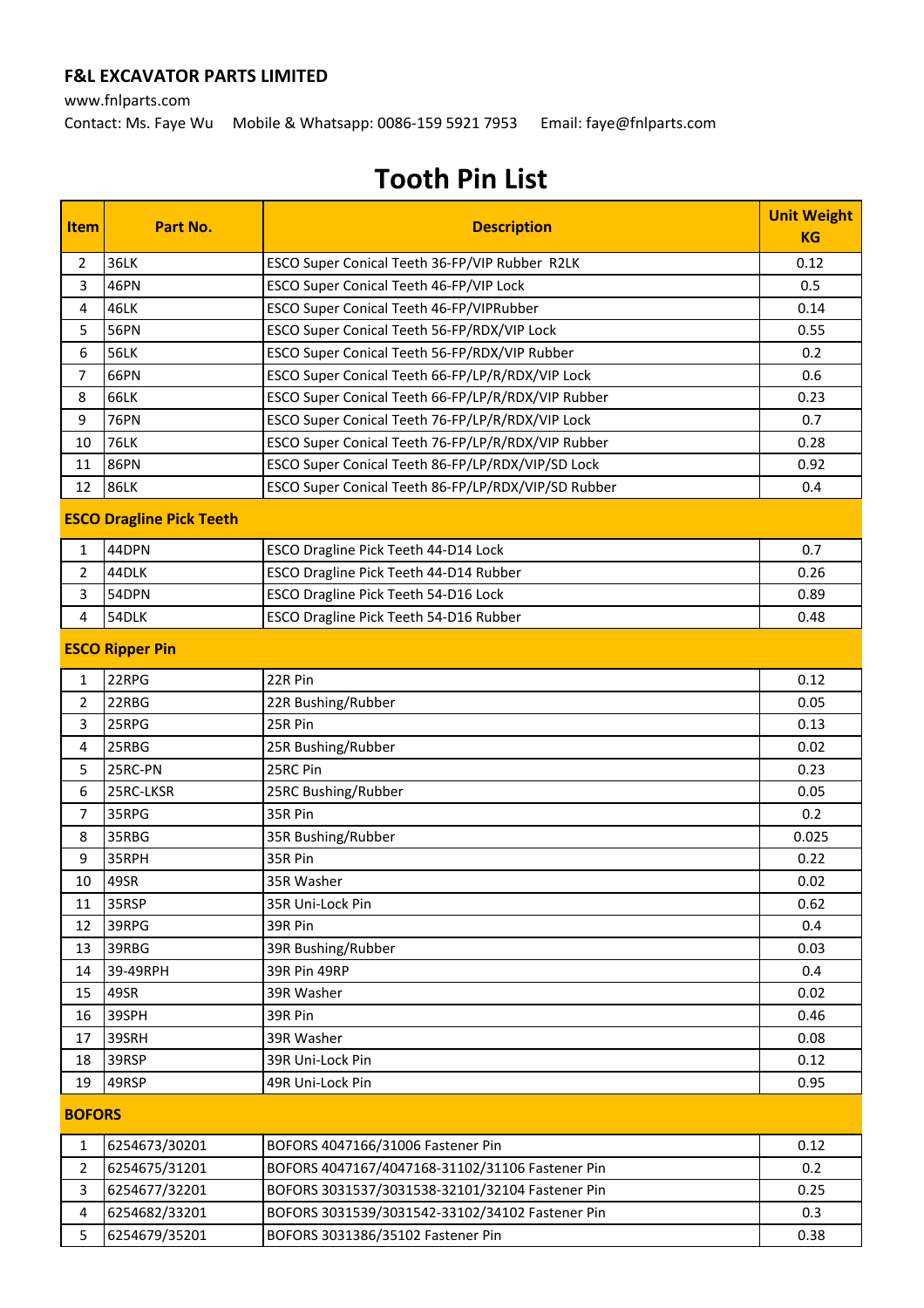www.fnlparts.com

Contact: Ms. Faye Wu Mobile & Whatsapp: 0086-159 5921 7953 Email: faye@fnlparts.com

| <b>Item</b>    | Part No.                            | <b>Description</b>                                     | <b>Unit Weight</b> |
|----------------|-------------------------------------|--------------------------------------------------------|--------------------|
|                |                                     |                                                        | <b>KG</b>          |
| 6              | 6220086/36203                       | BOFORS 2019245/36101 Fastener Pin                      | 0.45               |
| $\overline{7}$ | 6737326                             | BobCAT Pin =FLEX-PIN 23FP                              | 0.05               |
| 8              | $5-ST$                              | BOFORS 3000FN/BT Fastener Pin                          | 0.18               |
| 9              | $10-ST$                             | BOFORS 4000FN/BT-5000FN Fastener Pin                   | 0.22               |
| 10             | $15-ST$                             | BOFORS 7500FN/BT-8000FN Fastener Pin                   | 0.24               |
| 11             | 20-ST                               | BOFORS 10000FN Fastener Pin                            | 0.33               |
| 12             | BF-2073                             | BOFORS 4044336/4044428-31101/32102 O&K Vertical Pin    | 0.2                |
| 13             | BF-2886                             | BOFORS 3031334/3031335-33101/34101 O&K Vertical Pin    | 0.42               |
| 14             | BF-3097                             | BOFORS 3031336/35101 O&K Vertical Pin                  | 0.53               |
| <b>FIAT</b>    |                                     |                                                        |                    |
| 1              | 2MF-22P                             | Fiat-HITACHI Old System Teeth 71407828 Pin             | 0.1                |
| 2              | 2MF-21/22R                          | Fiat-HITACHI Old System Teeth 71407828 Washer          | 0.04               |
| 3              | 2MF24P                              | Fiat-HITACHI Old System Teeth 71417992 Pin             | 0.18               |
| 4              | 2MF24R                              | Fiat-HITACHI Old System Teeth 71417992 Washer          | 0.05               |
| 5              | 2MF26P                              | Fiat-HITACHI Old System Teeth 71421565 Pin             | 0.23               |
| 6              | 2MF28P                              | Fiat-HITACHI Old System Teeth 71432195 Pin             | 0.3                |
| $\overline{7}$ | 2MF26/28R                           | Fiat-HITACHI Old System Teeth 71421565/71432195 Washer | 0.06               |
| 8              | 76028389                            | FIAT Teeth 240S/76026615 Pin                           | 0.1                |
| 9              | 79073185                            | FIAT Teeth 252S/76026619 Pin                           | 0.04               |
| 10             | 76028388                            | FIAT Teeth 272S/76026621 Pin                           | 0.24               |
|                | <b>ESCO-Super V</b>                 |                                                        |                    |
| 1              | V13-V17PN                           | Super V13-17 Pin                                       | 0.04               |
| $\overline{2}$ | V18-V23PN                           | Super V18-23 Pin                                       | 0.05               |
| 3              | V29PN                               | Super V29 Pin                                          | 0.13               |
| 4              | V33PN                               | Super V33 Pin                                          | 0.16               |
| 5              | V39PN                               | Super V39 Pin                                          | 0.24               |
| 6              | V43PN                               | Super V43 Pin                                          | 0.32               |
| 7              | V51PN                               | Super V51 Pin                                          | 0.36               |
| 8              | V59PN                               | Super V59 Pin                                          | 0.43               |
| 9              | V61PN                               | Super V61 Pin                                          | 0.46               |
| 10             | V69PN                               | Super V69 Pin                                          | 0.73               |
| 11             | V71PN                               | Super V71 Pin                                          | 0.8                |
| 12             | V81PN                               | Super V81 Pin                                          | 1.4                |
|                | <b>ESCO Vertalok Pins and Plugs</b> |                                                        |                    |
| 1              | 27VPN&27VPL                         | <b>ESCO 27 Series Vertalok</b>                         | 0.12               |
| $\overline{2}$ | 37VPN&27VPL                         | <b>ESCO 37 Series Vertalok</b>                         | 0.16               |
| 3              | 47VPN&27VPL                         | <b>ESCO 47 Series Vertalok</b>                         | 0.23               |
| 4              | 57VPN&27VPL                         | <b>ESCO 57 Series Vertalok</b>                         | 0.3                |
|                | <b>ESCO Helilok Teeth Pin</b>       |                                                        |                    |
| 1              | <b>21LK</b>                         | 21 Series Lock                                         | 0.37               |
| $\overline{2}$ | <b>27LK</b>                         | 27 Series Lock                                         | 0.11               |
| 3              | 37LK                                | 37 Series Lock                                         | 0.14               |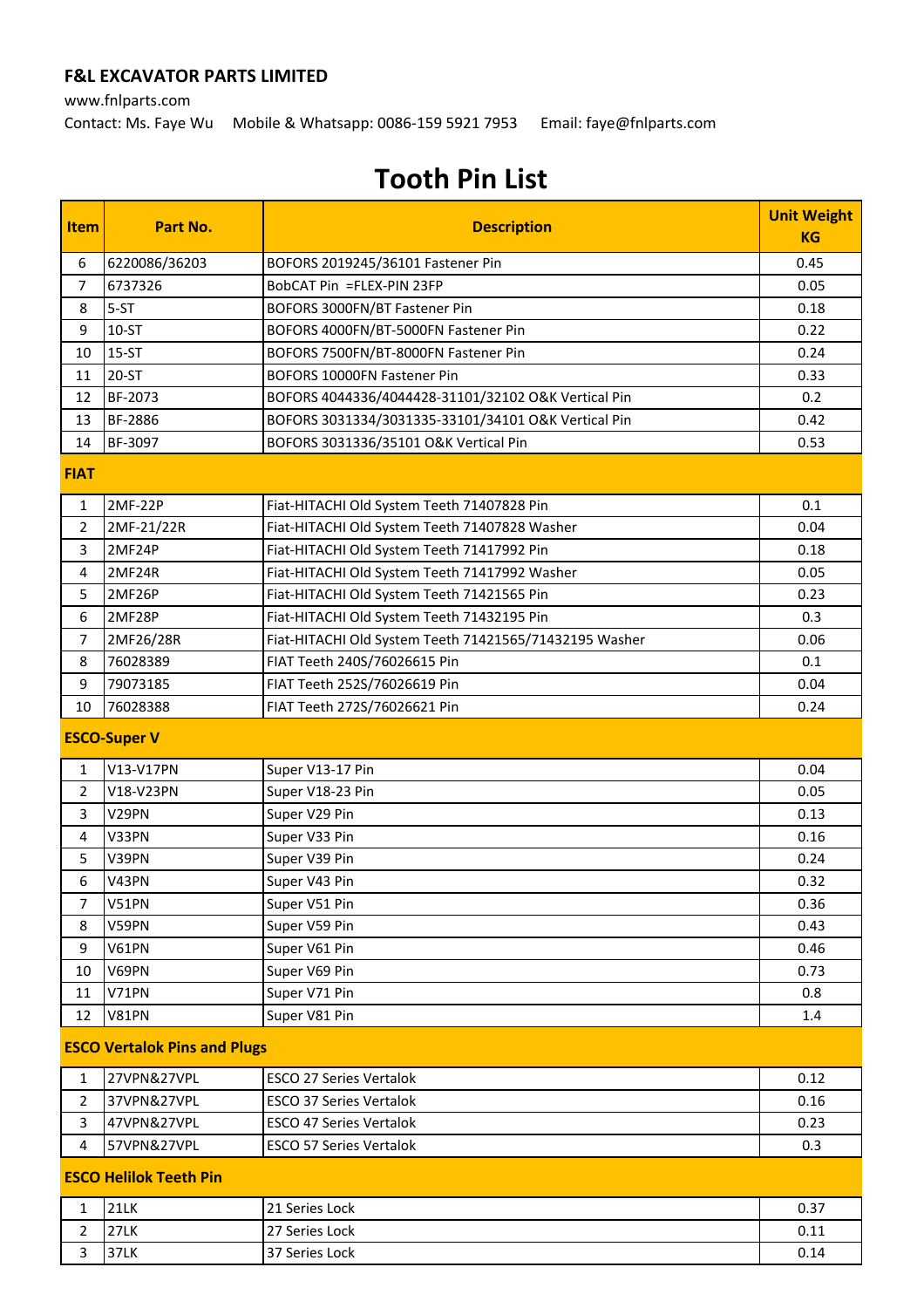www.fnlparts.com Contact: Ms. Faye Wu Mobile & Whatsapp: 0086-159 5921 7953 Email: faye@fnlparts.com

| <b>Item</b>      | Part No.                                    | <b>Description</b>                     | <b>Unit Weight</b> |
|------------------|---------------------------------------------|----------------------------------------|--------------------|
|                  |                                             |                                        | <b>KG</b>          |
| 4                | 47LK                                        | 47 Series Lock                         | 0.22               |
| 5                | <b>57LK</b>                                 | 57 Series Lock                         | 0.29               |
| <b>VOLVO</b>     |                                             |                                        |                    |
| $\mathbf{1}$     | V210(1070-13030/40)                         | <b>VOL 210</b>                         | 0.28               |
| $\overline{2}$   | V290(1171-01920/30)                         | VOL 290 1070-61320/9213-18000          | 0.48               |
| 3                | V360(14550967/68)                           | <b>VOL 360</b>                         | 0.9                |
| 4                | V460                                        | <b>VOL 460</b>                         | 1.35               |
| 5                | 15P                                         | VOL-15 Pin(VOE11417145)                | 0.08               |
| 6                | 20P                                         | VOL-20 Pin(VOE11417146)                | 0.11               |
| $\overline{7}$   | 30P                                         | VOL-30 Pin(VOE11417147)                | 0.14               |
| 8                | 40P                                         | VOL-40 Pin(VOE14524860)                | 0.15               |
| 9                | 55P                                         | VOL-55 Pin(VOE11417148)                | 0.28               |
| 10               | 65P                                         | VOL-65 Pin(VOE14524710)                | 0.4                |
| 11               | 80P                                         | VOL-80 Pin(VOE14524711)                | 0.46               |
| <b>MTG</b>       |                                             |                                        |                    |
| 1                | MTG10                                       | MTG-10 Pin                             | 0.06               |
| $\overline{2}$   | MTG20                                       | MTG-20 Pin                             | 0.08               |
| 3                | MTG30                                       | MTG-30 Pin                             | 0.12               |
| 4                | MTG40                                       | MTG-40 Pin                             | 0.15               |
| 5                | MTG55                                       | MTG-55 Pin                             | 0.25               |
| 6                | MTG65                                       | MTG-65 Pin                             | 0.3                |
| $\overline{7}$   | MTG80                                       | MTG-80 Pin                             | 0.85               |
| 8                | MTG125                                      | MTG-125 Pin                            | 0.85               |
| H&L              |                                             |                                        |                    |
| $\mathbf{1}$     | 23PN                                        | H&L 230S/ST/HXL/TL/WTL Teeth Pin 23FP  | 0.05               |
| 2                | TF23(F/P)                                   | TATA HITACHI Pin TF23/U43792           | 0.07               |
| $\overline{3}$   | 24FP                                        | H&L 240S Teeth Pin 24FP/FLEX-PIN 24    | 0.06               |
| 4                | 25FP                                        | H&L 252S Teeth Pin                     | 0.19               |
| 5                | 27TP                                        | H&L 272S Teeth Pin 27FP/FLEX-PIN 27    | 0.24               |
| 6                | 4EP                                         | Pin                                    | 0.25               |
| $\overline{7}$   | 5EB                                         | Pin                                    | 0.36               |
| 8                | C3/13306                                    | Combi Part Fastener Pin                | 0.14               |
| 9                | C4/14306                                    | Combi Part Fastener Pin                | 0.25               |
| <b>UNI-Z Pin</b> |                                             |                                        |                    |
| $\mathbf{1}$     | UNI-Z I<br>62380                            | UNI-Z I /4317-1460 Pin-Type1( ¢ 15*53) |                    |
| $\overline{2}$   | UNI-Z II<br>26334                           | UNI-Z II Pin-Type2( ¢ 16.5*70) 16.5*65 |                    |
| 3                | UNI-Z $\rm I\hspace{-.1em}I\hspace{-.1em}I$ |                                        |                    |
| 4                | UNI-Z IV                                    |                                        |                    |
| 5                | DIN7434                                     | I.D.14, O.D.14.45~14.95mm LONG 75mm    |                    |
| 6                | DIN1481                                     |                                        |                    |
| 7                | CA05                                        | $35*9$                                 |                    |
| 8                | <b>CA02</b>                                 | 55*12.7                                |                    |
|                  |                                             |                                        |                    |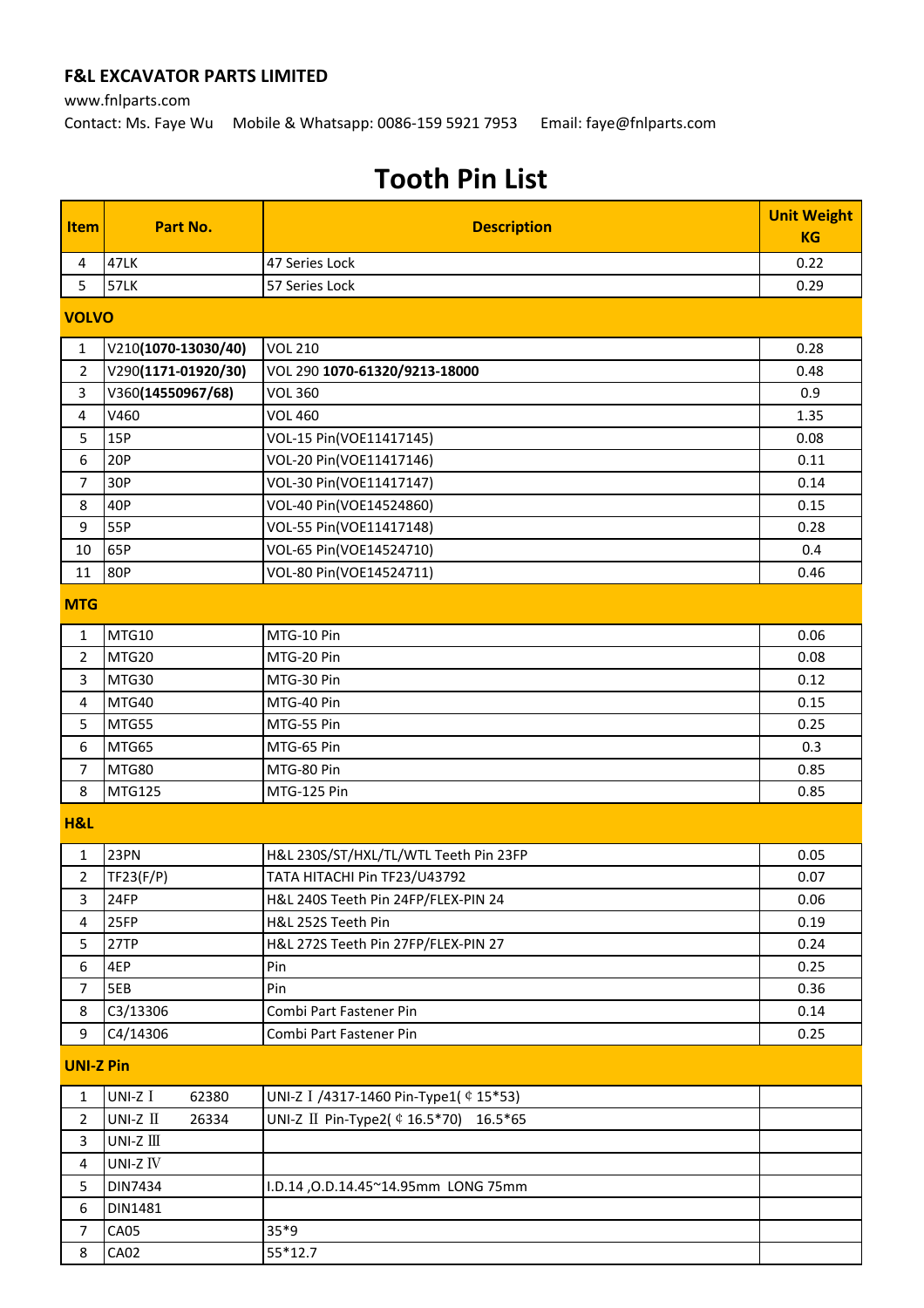www.fnlparts.com

Contact: Ms. Faye Wu Mobile & Whatsapp: 0086-159 5921 7953 Email: faye@fnlparts.com

| Item             | Part No.                      | <b>Description</b>                                                                      | <b>Unit Weight</b><br><b>KG</b> |
|------------------|-------------------------------|-----------------------------------------------------------------------------------------|---------------------------------|
|                  |                               |                                                                                         |                                 |
|                  | <b>LIEBHERR Pin</b>           |                                                                                         |                                 |
| $\mathbf{1}$     | 3001288                       | LIEBHERR 914 Pin                                                                        | 0.14                            |
| $\overline{2}$   | 3001319(3001158)              | LIEBHERR 944 Pin                                                                        | 0.29                            |
| 3                | 3001359                       | LIEBHERR 954 Pin                                                                        | 0.65                            |
|                  | <b>LEHNHOFF Pin</b>           |                                                                                         |                                 |
| 1                | <b>11S</b>                    | Lehnhoff Teeth 411 F Pin                                                                | 0.08                            |
|                  | <b>KOBELCO Pin</b>            |                                                                                         |                                 |
| $\mathbf{1}$     | <b>SK200</b>                  | SK200 Pin = SK210PIN                                                                    | 0.36                            |
| $\overline{2}$   | <b>SK230</b>                  | SK230 Pin                                                                               | 0.43                            |
| 3                | <b>SK350</b>                  | LC69B00001S2-L PIN                                                                      |                                 |
| 4                | <b>SK350</b>                  | LC69B00001S3-L WASHER                                                                   |                                 |
|                  | <b>CASE Poclain Teeth Pin</b> |                                                                                         |                                 |
| $\mathbf{1}$     | P01206-01N                    | CASE Poclain Teeth 7042 Pin                                                             | 0.16                            |
| $\overline{2}$   | P01206-02N                    | <b>CASE Poclain Teeth 7042 Pin</b>                                                      | 0.31                            |
| 3                | T1236129/30                   | CASE Poclain Teeth 16040 Pin                                                            | 0.43                            |
| 4                | P1236125                      | CASE Poclain Teeth 15040 Pin                                                            | 0.62                            |
| <b>HITACHI</b>   |                               |                                                                                         |                                 |
| 1                | TB00705                       | HITACHI-200 Pin ( $$19*118$ , $$32*8$ )                                                 | 0.3                             |
| 2                | EX200                         | China HITACHI-200 new Pin EX200RC ( $$20*100$ , $$32*6$ )                               | 0.3                             |
| 3                | TB00822                       | HITACHI-300 Pin ( $$20*148$ )                                                           | 0.5                             |
| 4                | EX330                         | China HITACHI-300 new Pin ( $\text{\textsterling}$ 24*118, $\text{\textsterling}$ 37*6) | 0.5                             |
| 5                | EX460                         | HITACHI-460 Pin                                                                         | 0.7                             |
| <b>ESCO SV2</b>  |                               |                                                                                         |                                 |
| 1                | 65SV2                         | <b>ESCO SV2 Pin Assembly</b>                                                            | 0.5                             |
| $\overline{2}$   | 75SV2                         | <b>ESCO SV2 Pin Assembly</b>                                                            | 0.72                            |
| 3                | 85SV2                         | <b>ESCO SV2 Pin Assembly</b>                                                            | 1.2                             |
| <b>MORE</b>      |                               |                                                                                         |                                 |
| $\mathbf{1}$     | 1957200                       |                                                                                         | 0.03                            |
| $\overline{2}$   | 175-78-21810                  |                                                                                         | 0.48                            |
| 3                | SY55/60                       | <b>SANY Pin</b>                                                                         | 0.13                            |
| 4                | SY65/75                       | SANY Pin 12076815/12076820                                                              | 0.63                            |
| 5                | 60154443                      | <b>SANY Pin</b>                                                                         | 0.16                            |
| $\boldsymbol{6}$ | EX300                         |                                                                                         | 0.5                             |
| 7                | 205-70-74280                  |                                                                                         | 0.1                             |
| 8                | 205-70-74290                  |                                                                                         | 0.1                             |
| 9                | 3001114                       | Long 112CM                                                                              | 0.14                            |
| 10               | 9329709                       | Long 112CM                                                                              |                                 |
| 11               | 3001157                       | Long 102CM                                                                              | 0.16                            |
| 12               | 9335853                       | Long 102CM                                                                              |                                 |